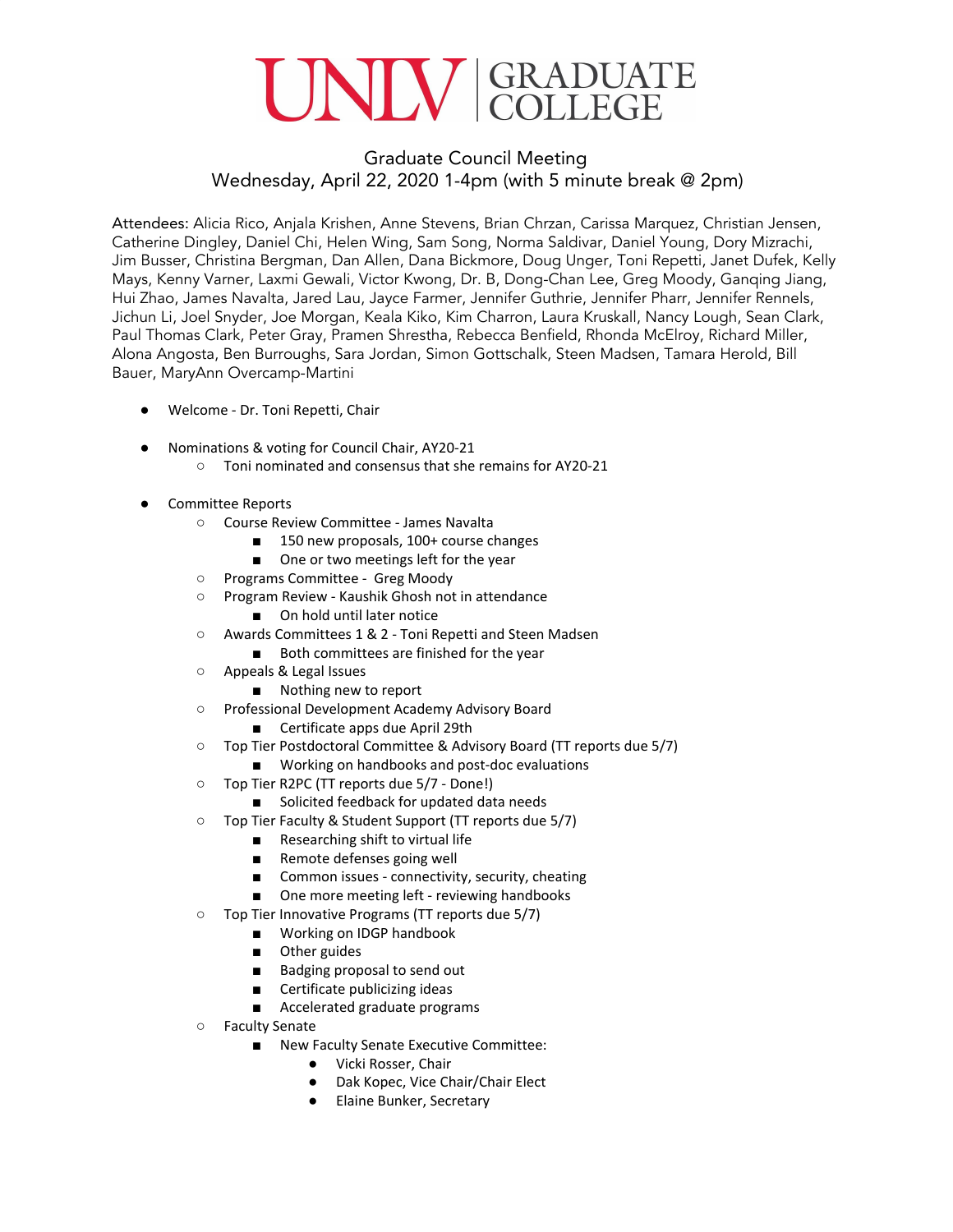## NIN GRADUATE

- Tondra De
- Neil Opfer
- Jacob Thompson
- Janis McKay, Past Chair
- GPSA no representative in attendance
	- New board to be announced
	- New GPSA Manager to be announced
- COVID-19 Updates: See GC COVID [webpage](https://www.unlv.edu/graduatecollege/coronavirus) (review info)
	- NSHE & UNLV [Budgets:](https://nshe.nevada.edu/wp-content/uploads/file/BoardOfRegents/Agendas/2020/04-apr-mtgs/supp-mat/borapr10/BOR-3Proposals.pdf) It could be [worse?!](https://www.insidehighered.com/news/2020/04/13/public-colleges-face-looming-financial-blow-state-budget-cuts) Misson: Top Tier: A Path [Forward](https://drive.google.com/file/d/1vNaSvqAhmVnaD3BcC9exJJH5QySdHuGG/view?usp=sharing) through Crisis
		- NSHE asked for 6%, 10%, and 14% budget cut plans and possible temporary per credit fees, possible furloughs
	- CARES Act distribution plan: 70/20/10
		- Federal money for students \$11.6ish million for student aid to be dispersed asap
		- All through financial aid, meaning no DACA, no International students, etc.
		- 70% goes to lowest EFC, highest COA students first
		- 20% goes to students who did not get the above, but are in need and will apply via a form
		- 10% goes to recognized groups of students impacted by COVID applied for by a faculty or staff member (ex; students in Study Abroad Programs in Japan)
			- Kenny Varner: IRB approved students due to go elsewhere to study? ○ Definitely worth submitting the form
		- Forms to be sent out within the next two weeks
		- Doug Unger: Is there a way to prioritize some emergency funds for DACA and International students? Also, can we look at 21-22 Scholarships?
			- Emergency retention awards
			- Can look at access awards, yet others have specific criteria that is not applied by the GC or UNLV, but donors
	- Hiring & Spending Freeze
		- GAs & PTIs
		- IGAs (10), SDRFs (40) & Finishing Fellows
			- Suspending Finishing Fellows for now
		- Grad Coordinator Stipends
			- All good
		- Essential Spending (texting; OnBase)
		- Shorelight on hold for now
	- GC Budget Cuts & Hiring Exemption requests/rationale
		- Cuts: 2 positions, one moving to soft funds
		- Hiring plan: fee positions + 4 replacement student workers
	- Other Post/Pandemic Issues to Consider
		- S/U Grading: Credits; Exemptions; Permanent Plans in fall
			- Students can apply for S or U after grades submitted
				- $O$  B- or better = S, C+ or lower = U
				- S credits count, U credits do not
			- Exemptions for S/U grading courses linked to accrediting bodies, etc.
		- Commencement Plans & Regalia option:
			- [http://colleges.herffjones.com/college/unlvgradfair/](https://slack-redir.net/link?url=http%3A%2F%2Fcolleges.herffjones.com%2Fcollege%2Funlvgradfair%2F)
				- Oct/Dec make up commencement for Spring
				- Congratulations videos wanted!
			- Spring GAs
				- Do not have to make up Spring hours/work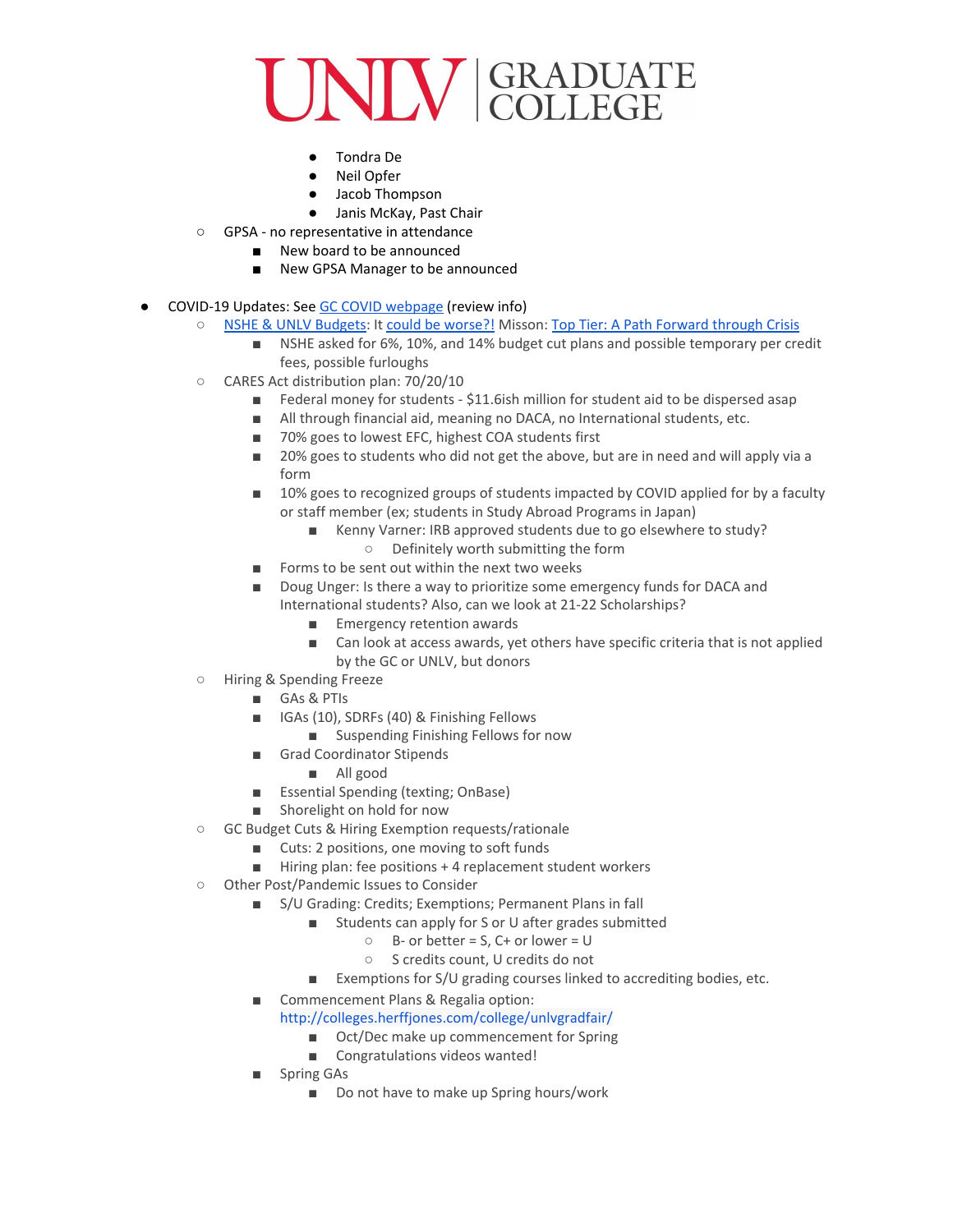# IN GRADUATE

- International Students: *"Unemployment for F-1 students is a tricky issue...everything I've been able to find indicates that F-1 students are generally not eligible to apply for unemployment benefits in Nevada, and we've been advising our F-1 students accordingly. Because there could be possible "public [charge"](https://www.aila.org/File/Related/20022100a.pdf) concerns we've also suggested that students consult with an immigration attorney before doing so (this is the same advice being given by the staff at CSN and UNR as well)."*
- Summer Session & Fall Orientation
	- Summer Session 1& 2 will be remote instruction, haven't heard Summer 3 yet
	- Promoting an online orientation Council consensus
- Fall GA's
	- State-funded GA time limits
		- GC not enforcing GA time limits
		- Tuition-only GAs for international students in fall
			- Council supports moving forward with having these discussions
				- As well as out of state students
	- GA Offers
		- Keep them coming!
- Fall R2PC [Updates](https://docs.google.com/document/d/1xL5rDQGskFK9q55UI86Z89DBCF_NnrmRjtttEm0wj4s/edit?usp=sharing)
	- Admit more, expect attrition
	- Extend deadlines? Campus recruitment efforts
	- International students
	- English proficiency [accommodations](https://docs.google.com/document/d/1EQtq4NW8W88mKiW26LBgvxnImdrqI8Lz8QWX29R-MzY/edit)
	- Non-matric separations: On hold
	- Non-enrollment separations: On hold
	- Our new [certificates](https://www.unlv.edu/graduatecollege/certificates) webpage
	- [Accelerated](https://docs.google.com/document/d/1P47KDRqTGH_iCQnBwij1Jy4sfvxHSD4DGQ3IyXCmWzk/edit?usp=sharing) Programs
	- MInimum criteria & ensuring excellence in graduate online education
- Fall Online Teaching for at-risk instructors (faculty & GAs)
- Other COVID Updates
	- Rebel Apps & Computer Loans
	- [Emergency](https://www.unlv.edu/sites/default/files/page_files/27/GradCollege-EmergencyFundFlyer.pdf) COVID Retention Fund
	- [Graduation](https://www.unlv.edu/sites/default/files/page_files/27/GradCollege-PersonalizedVideoMessage-ClassOf2020.pdf) Videos
	- Fridays @ Noon: Lunch Chats
		- Stay safe & be well!
			- o Remember [this](https://www.npr.org/2013/08/28/216482943/the-inspiring-force-of-we-shall-overcome) and [this.](https://youtu.be/X5_2JPCfTp8)
			- o Or maybe [this](http://www.openculture.com/2020/04/watch-the-rolling-stones-play-you-cant-always-get-what-you-want-while-social-distancing-in-quarantine.html?fbclid=IwAR32Hp7WcdqTBGM1rF8enUul97JKg_9h2tg7p8O7lWeybBkILgbVJBYmGwE) is more your speed.
			- o And many more to enjoy [here.](https://www.billboard.com/articles/columns/pop/9335531/coronavirus-quarantine-music-events-online-streams)
	- And so much gratitude to Systems & DocuSign!



- Associate Dean Emily Lin
	- Handbooks & Catalog update
		- Finalizing handbooks for review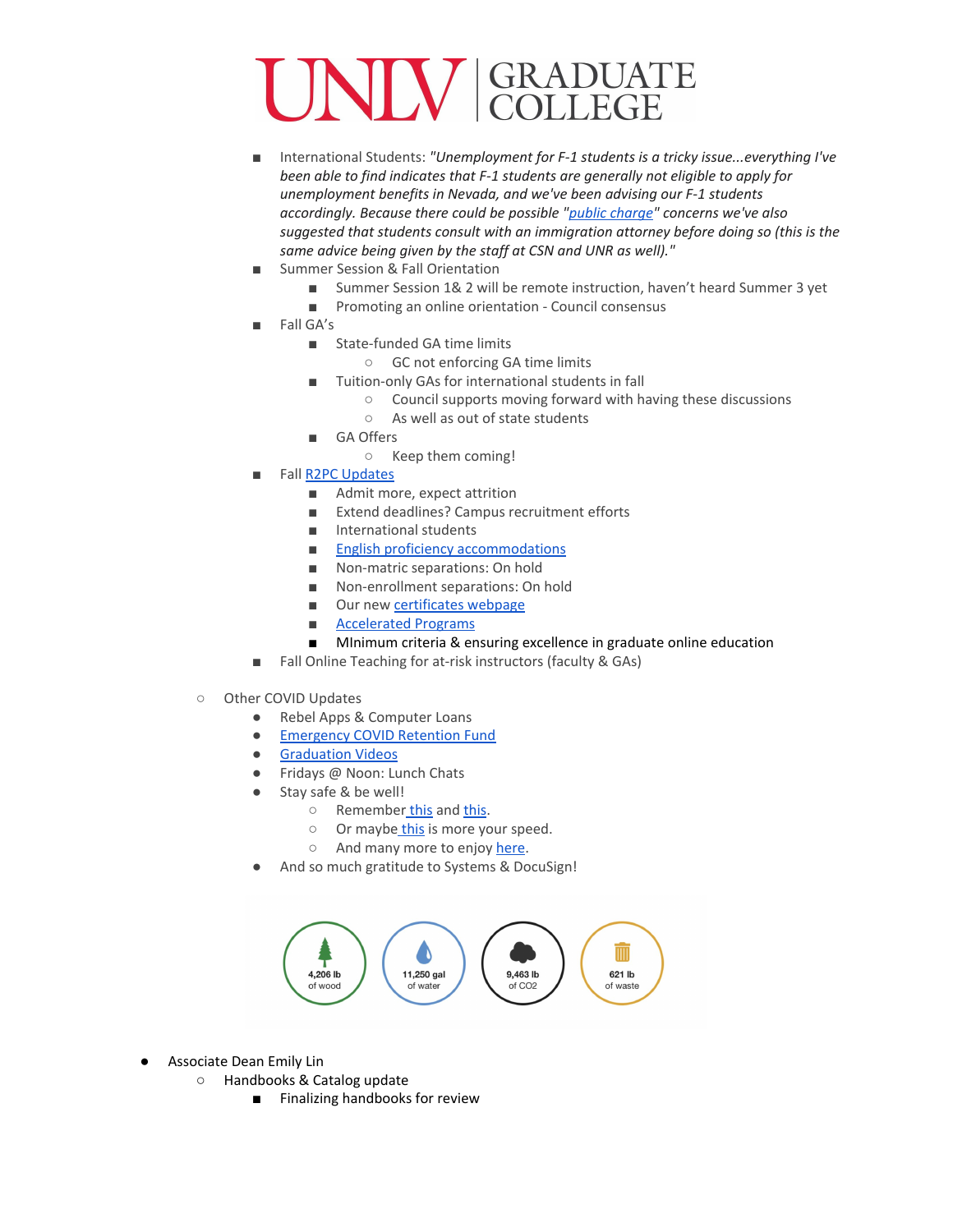#### **NINE GRADUATE**

- Hope to have catalog complete by June
- Grad Coordinator Annual Reports
	- 15 minutes survey on the way
- AY20-21 Committees
	- Survey coming your way to your committee preferences
- **[Strategic](https://docs.google.com/document/d/1ZYO6f7lf257oa3XBn2deng4hJnNQVOvWvTYsqTNfi3U/edit?usp=sharing) Plan**

Pandemic Pivot Committee--Doug Unger to chair

- Handbooks: Graduate [Faculty](https://drive.google.com/open?id=1RqJWMAJRavoO3nqqGy-0xWKGY-PUTBPk), Student, [Postdoc,](https://drive.google.com/drive/folders/1cG3e4gdfc00CxMmhuotIbIGsYvkkMPlt) [IDGP](https://docs.google.com/document/d/1ZnjGwY8QBjuLINpUfZo0gKm7rK4NzAwgIDwwgQZAT0g/edit#)
- Forms [Update](https://www.unlv.edu/graduatecollege/forms) & Forms [Spreadsheet](https://docs.google.com/spreadsheets/d/10VYcN9EftWaUV8jOYQIhCIBbi4FvaHcqPvKhbrc3QOA/edit#gid=0)
	- [Department](https://drive.google.com/file/d/1XzXUpkJW7wxh_Lf53RIXaPGsgH0Zr7O-/view) exams & milestone
	- S/U [form](https://drive.google.com/file/d/15qZup06r6KebRrsF25V-ubX-M5UXSFwU/view?usp=sharing)
	- Grade change
	- GFS
	- Change in GFS status
- **Salesforce Lightning [Experience](https://docs.google.com/document/d/1rKsKUACIGh3fEK-5idrxEW0iS0qN24SwAw89Sxy2Dvk/edit)**
- **New Business** 
	- Catalog Clarifications
		- *○ To be in good academic standing, graduate students must have a 3.0 or higher graduate GPA in their current certificate/program(s) and not be on academic probation. Students on probation return to good academic standing once the conditions of academic probation have been met.*
		- *"Students must be enrolled for at least one graduate-level credit during the semester in which a qualifying, comprehensive/preliminary, or final examination is taken." Proposed: Students must be enrolled in a minimum of 1 graduate credit in any semester when they are proposing, defending, or testing (preliminary, qualifying, comprehensive, or final exams),* and a minimum of 3 credits in the semester in which they graduate.

#### *Oral Defense Guidelines*

*The Graduate College encourages in-person exam, thesis, and dissertation defenses. This defense format enables discussion of a student's culminating experience and serves as an important landmark in a student's professional development by presenting to a group of scholars and perhaps wider community. However, changes in digital technology and variation in program delivery (e.g., online programs) warrant flexibility in how in-person vs. remote thesis and dissertation guidelines can occur. Student defense presentations must be public, although a private defense/discussion with just the student and committee members should also occur. Advertisement of the defense must specify how, when, and where the defense will take place so that members of the public may attend/participate, whether the defense is face-to-face (must be on campus), a hybrid*